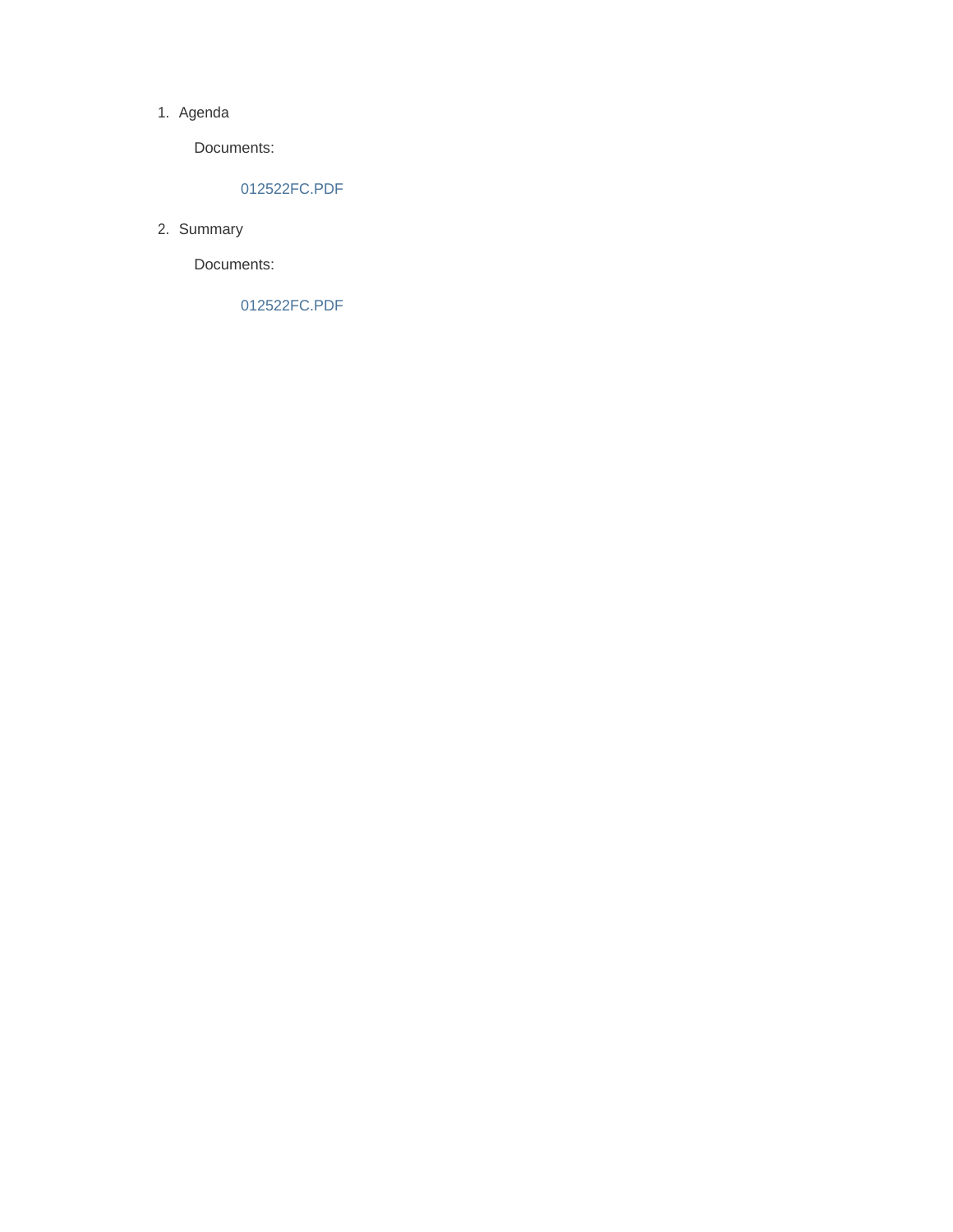

### **City of Marietta**

# **Meeting Agenda**

### **FINANCE/INVESTMENTS COMMITTEE**

| Joseph R. Goldstein, Chairman<br>M. Carlyle Kent, Vice Chair<br><b>Cheryl Richardson</b> |                                                                |                        |  |
|------------------------------------------------------------------------------------------|----------------------------------------------------------------|------------------------|--|
| Tuesday, January 25, 2022                                                                | 5:15 PM                                                        | <b>Council Chamber</b> |  |
| <b>CALL TO ORDER:</b>                                                                    |                                                                |                        |  |
| <b>MINUTES:</b>                                                                          |                                                                |                        |  |
| 20220063                                                                                 | <b>Regular Meeting - December 22, 2022</b>                     |                        |  |
|                                                                                          | Review and approval of the December 22, 2022 meeting minutes.  |                        |  |
| <b>BUSINESS:</b>                                                                         |                                                                |                        |  |
| 20220024                                                                                 | <b>Hotel Motel Tax</b>                                         |                        |  |
|                                                                                          | Hotel Motel monthly financial report for December 2021.        |                        |  |
| 20220025                                                                                 | <b>Auto Rental Tax</b>                                         |                        |  |
|                                                                                          | 3% Auto Rental Tax monthly financial report for December 2021. |                        |  |
| 20220026                                                                                 | <b>Quarterly Financial Report</b>                              |                        |  |
|                                                                                          | Second Quarter Financial Report for FY2022.                    |                        |  |

### **ADJOURNMENT:**